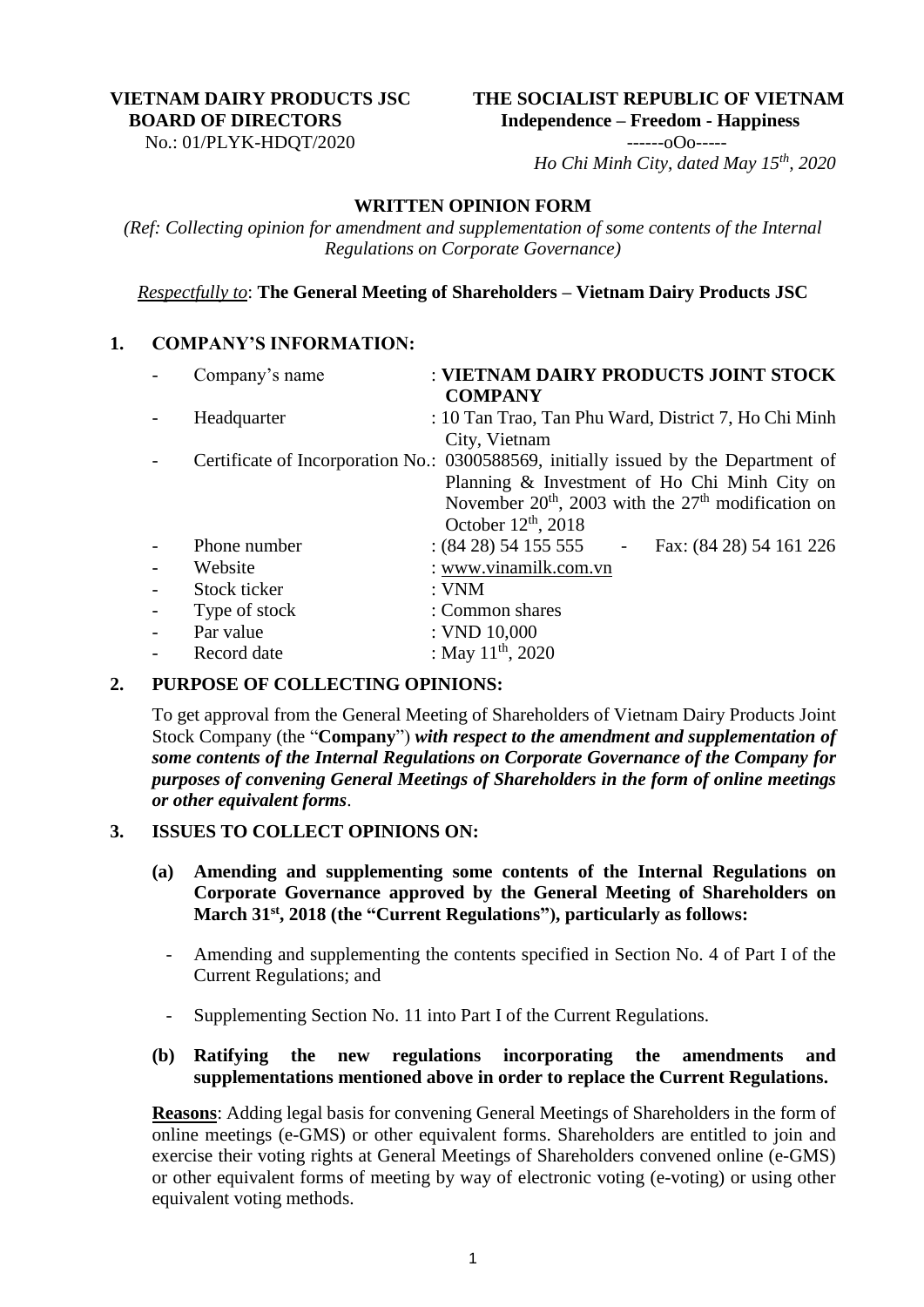For your convenience, the draft of new Internal Regulations on Corporate Governance and an Explanation of the amendments and supplementation of the Internal Regulations on Corporate Governance are attached to this document and published in detail on Vinamilk's website:<http://www.vinamilk.com.vn/> no later than May 16<sup>th</sup>, 2020.

## **4. DEADLINE AND METHOD OF SENDING OPINIONS:**

The Voting Slip of Shareholders must be put in a sealed envelope and sent to Vietnam Dairy Products Joint Stock Company at the following address:

# **VIETNAM DAIRY PRODUCTS JOINT STOCK**

Address: 10 Tan Trao, Tan Phu Ward, District 7, Ho Chi Minh City, Vietnam

Phone: (84 28) 54 155 555 Fax: (84 28) 54 161 226

Receiver: Mr. **Tran Chi Son –** Senior Finance Manager

- **-** Besides mailing to the above address, Shareholders may:
	- (i) Fax a copy of the Voting Slip of Shareholders to: (84-28) 54 161 226; or
	- (ii) Send a scanned copy of the Voting Slip of Shareholders to email address: [bankiemphieu@vinamilk.com.vn.](mailto:bankiemphieu@vinamilk.com.vn)
- **-** Voting Slips of Shareholders must be received by the Company **no later than 10.00 AM on June 05th, 2020**.

## **5. VOTE-COUNTING AND DISCLOSURE OF INFORMATION**

- For the sequence and procedures for passing a resolution at the General Meeting of Shareholders by way of collection of written opinions, please refer to the Charter of Vietnam Dairy Products Joint Stock Company at the website: [http://www.vinamilk.com.vn/.](http://www.vinamilk.com.vn/)
- The estimated time-limit of vote-counting is two  $(02)$  days from the expiry date of the timelimit for voting (i.e. June 05<sup>th</sup>, 2020). The results of voting on the Resolutions of the General Meeting of Shareholders shall be disclosed in accordance with the provisions of laws.

Sincerely,

*For and on behalf of*  **BOARD OF MANAGEMENT VIETNAM DAIRY PRODUCTS JSC CHAIRWOMAN**



## **LE THI BANG TAM**